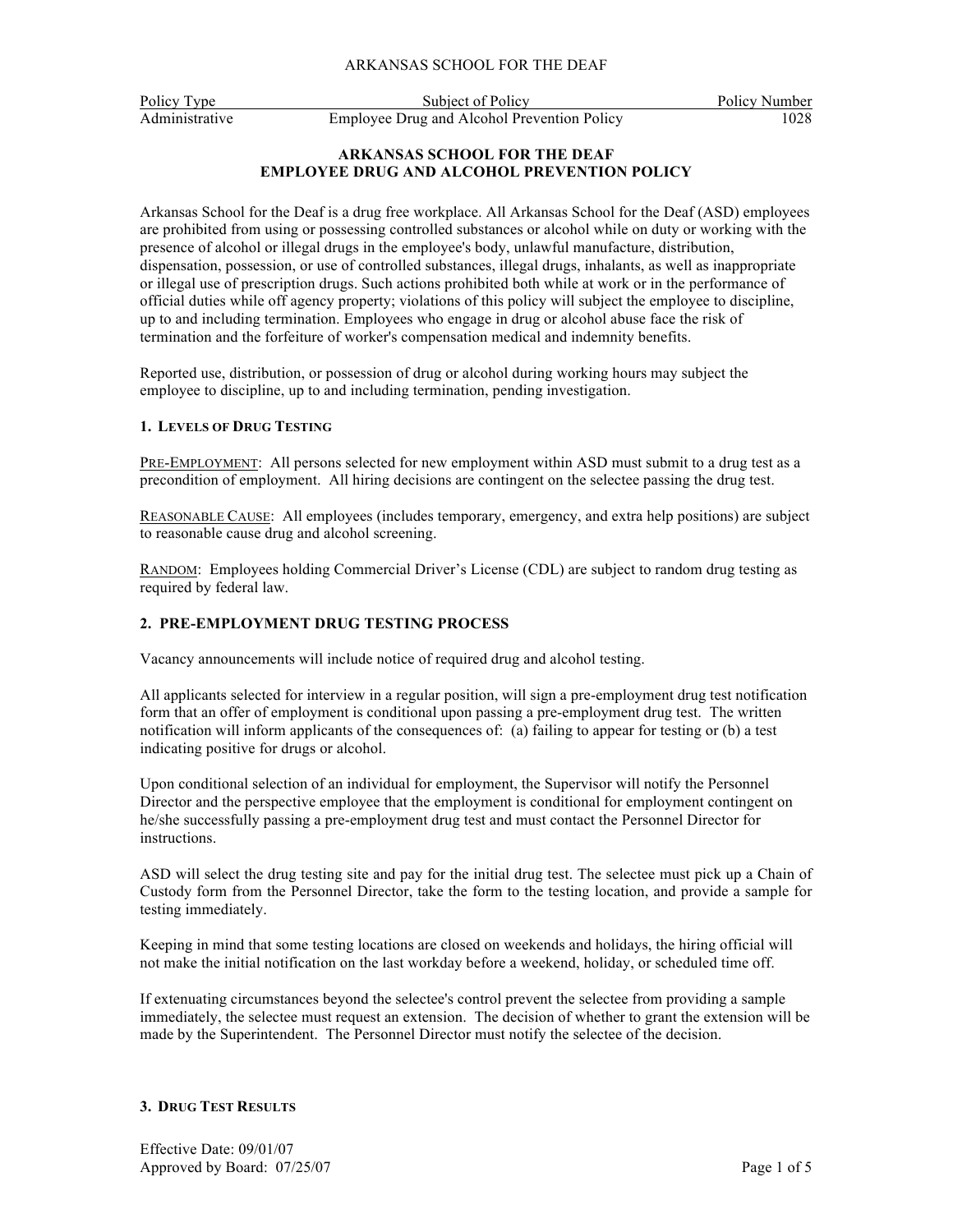| Policy Type    | Subject of Policy                           | Policy Number |
|----------------|---------------------------------------------|---------------|
| Administrative | Employee Drug and Alcohol Prevention Policy | 1028          |

Drug test results are forwarded directly to the Personnel Director. The Personnel Department then notifies the hiring supervisor whether the applicant is eligible or not eligible for hiring.

If the results of the drug test are negative for controlled substances, the hiring supervisor will notify the selectee of his or her final selection.

If the results of the drug test are positive for controlled substances, the selectee will be notified in writing of the results and will not be considered further for the position. External applicants will not be eligible for employment with ASD until all of the following conditions have been met:

- A. The selectee provides proof of successfully completing a supervised drug rehabilitation program.
- B. A two-year waiting period has expired.
- C. The selectee passes a new employee drug screening.
- D. The selectee signs an agreement to allow random drug testing during his/her first year of employment. ASD will pay for the drug tests.

## **4. IF SELECTEE DISAGREES WITH FINDINGS**

If the selectee disagrees with the findings of the drug testing, the selectee may arrange to have a portion of the original sample retested at a laboratory certified by the National Institute of Drug Abuse. The selectee must arrange and pay for the second test. The second test must be performed within five working days after learning the results of the first test. The results of the second test will be considered conclusive.

Placement of any applicant on the payroll will be conditional and contingent on the applicant successfully completing the pre-employment drug screening.

# **5. TWO-YEAR EMPLOYMENT BAN**

The following will result in the selectee being banned from applying for employment with ASD for two years:

- If the drug test is not performed within 48 hours (unless an extension is granted).
- If the drug test is positive. A test is considered to be positive if the test results indicate that the sample has been tampered with in any way or that the selectee has attempted to falsify the test results, including the use of masking agents or chemicals.
- If the selectee fails to appear for drug testing without notifying the hiring official that he/she is declining the position.

#### **6. REASONABLE CAUSE DRUG TESTING**

ASD may require a blood test, urinalysis or other drug/alcohol screening for employees any time there is reasonable cause. Reasonable cause to suspect a violation of the rules may be established by any of the following:

A. Observed impairment of job performance.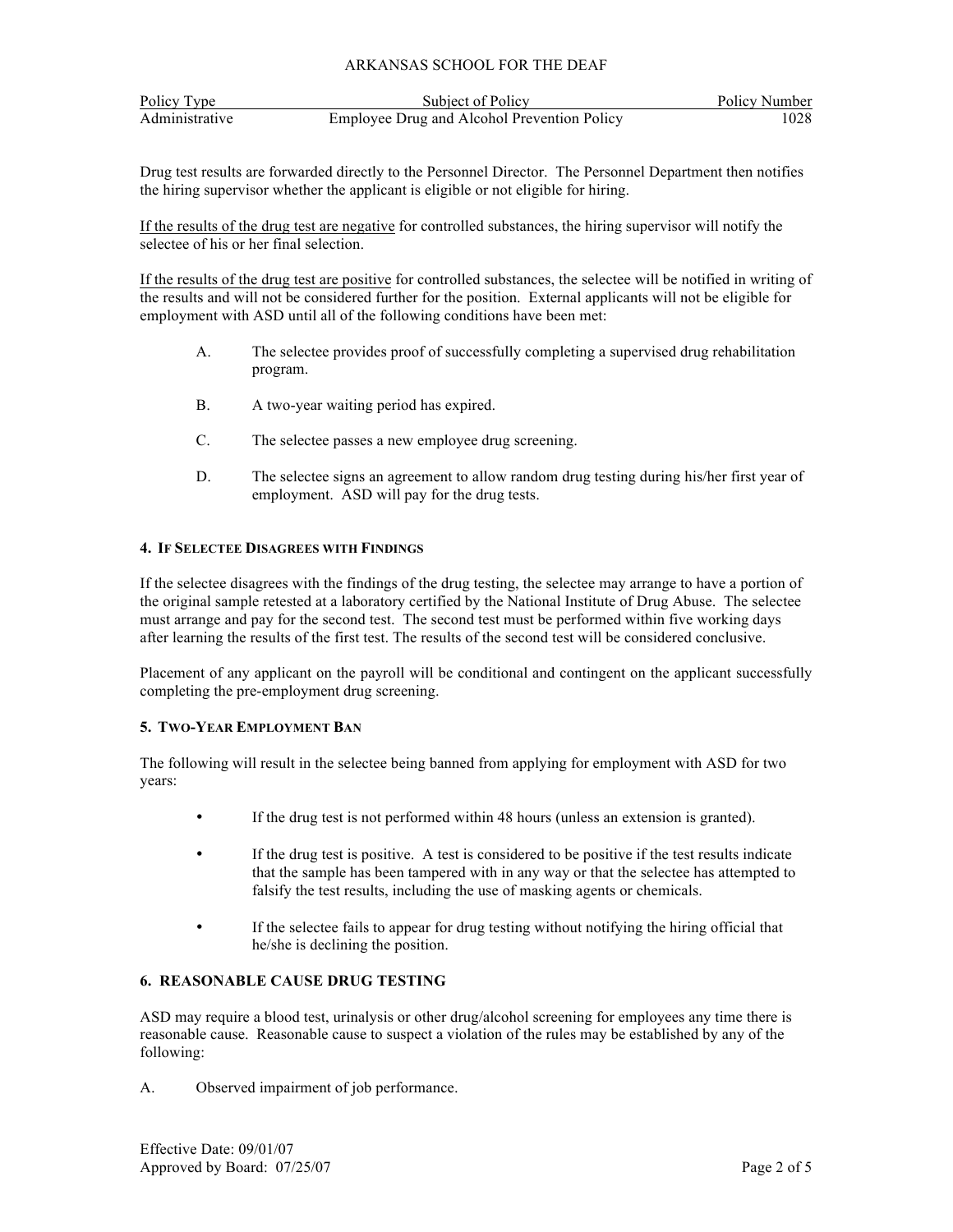| Policy Type    | Subject of Policy                           | Policy Number |
|----------------|---------------------------------------------|---------------|
| Administrative | Employee Drug and Alcohol Prevention Policy | 1028          |

- B. Uncharacteristic or erratic behavior.
- C. The employee's attendance changes, e.g., habitual absenteeism.
- D. A workplace accident or an accident involving an ASD vehicle when the accident results in personal injury.
- E. Physical symptoms indicative of drug or alcohol use. For example, slurred speech, tremors, drowsiness, pupils dilated or constricted, irritability, hyperactivity, general motor impairment, disorientation, or the smell of alcohol on the breath.
- F. Evidence the employee has tampered with a previous drug or alcohol test.
- G. Evidence drugs have been tampered with or are missing from a unit or designated area to which the employee has access.
- H. Any other facts or circumstances which would cause a reasonable person to believe that the employee is in possession of, or under the influence of drugs or alcohol.
- I. Direct observation (by a manager, supervisor, or other employee) of drug or alcohol use or possession during working hours.
- J. Arrest or conviction for a drug offense or the identification of an employee as the subject of a criminal investigation into illegal drug possession, use, or trafficking.

Upon establishing reasonable cause, the Superintendent will be notified immediately and will determine if an investigation is necessary. The employee may be ordered to report for drug and alcohol testing. A written report will be made of the investigation leading to a controlled substances reasonable suspicion test within twenty-four (24) hours of the observed behavior. The report will be maintained by the personnel office.

# **7. RANDOM DRUG TESTING**

All drivers for ASD with a CDL are required to submit to random drug testing. Employees in these positions will be randomly selected at intervals determined by the transportation director. The contractor will generate a list of names for the random drug testing. Once an employee is selected for testing, the employee must report for drug testing procedures.

#### **8. RANDOM/REASONABLE CAUSE TESTING PROCEDURES**

An employee selected under random or reasonable cause for drug or alcohol testing **must report to the designated testing site within four (4) hours of notification**. The employee is subject to random or reasonable cause testing only on scheduled workdays.

Under reasonable cause, an employee failing to submit to testing within four hours of notification will be terminated. If the employee tampers with the sample or in any way falsifies test results, including the use of masking agents or chemicals, the employee will be terminated and will not be eligible for rehire.

As a CDL driver for ASD, failure to submit to testing within four hours of notification the employee will be prohibited from driving commercial motor vehicles except in cases when the CDL is a requirement of the job and will result in termination.

#### **9. FAILURE TO PROVIDE SAMPLE**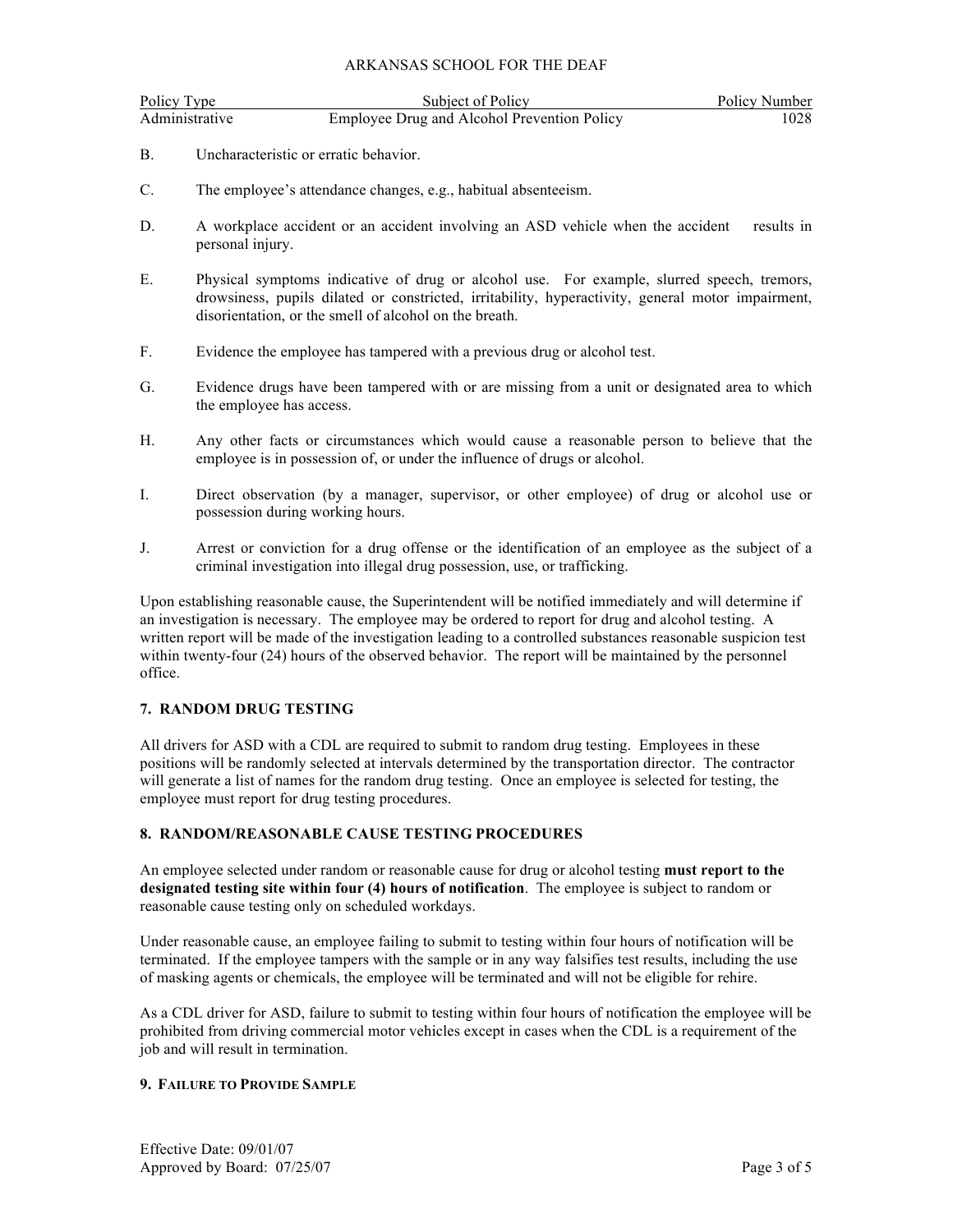| Policy Type    | Subject of Policy                           | Policy Number |
|----------------|---------------------------------------------|---------------|
| Administrative | Employee Drug and Alcohol Prevention Policy | 1028          |

Failure to appear for drug testing and/or failure to provide urine, blood, or hair sample will have the same consequences as testing positive for drugs or alcohol. Drug screening will be conducted by a urinalysis test. If the employee or applicant is unable to provide a urine sample when he or she reports to the drug testing site, the person to be tested may opt to provide a blood sample or a hair sample. If blood or hair is provided, the cost of testing will be at the employee or applicant's own expense.

## **10. IF EMPLOYEE DISAGREES WITH TEST RESULTS**

If an employee disagrees with the findings of the drug or alcohol test, the employee may arrange to have a portion of the original sample retested at a laboratory certified by the National Institute of Drug Abuse. The employee will arrange and pay for the second test. The second test must be performed within five working days of learning the results of the first test. The results of the second test will be considered conclusive.

# **11. EMPLOYEE ASSISTANCE PROGRAM** (EAP)

EAP is an established program capable of providing problem assessment, short-term counseling, referrals to other providers, follow-up services, and education and training.

If an employee in the course of employment voluntarily enters EAP or an approved treatment program requesting services related to substance abuse, ASD has the option to require follow-up testing. If followup testing is required, it must be conducted at least once a year for a two-year period after successful completion of the program. Advance notice of a follow-up test will not be given to the employee to be tested.

ASD will not discharge, discipline or discriminate against an employee solely upon the employee's voluntarily seeking treatment for a drug-related or alcohol-related problem, entering an employee assistance program for drug-related or alcohol-related problems or entering a drug or alcohol rehabilitation program, if the employee has not previously tested positive for drug or alcohol use.